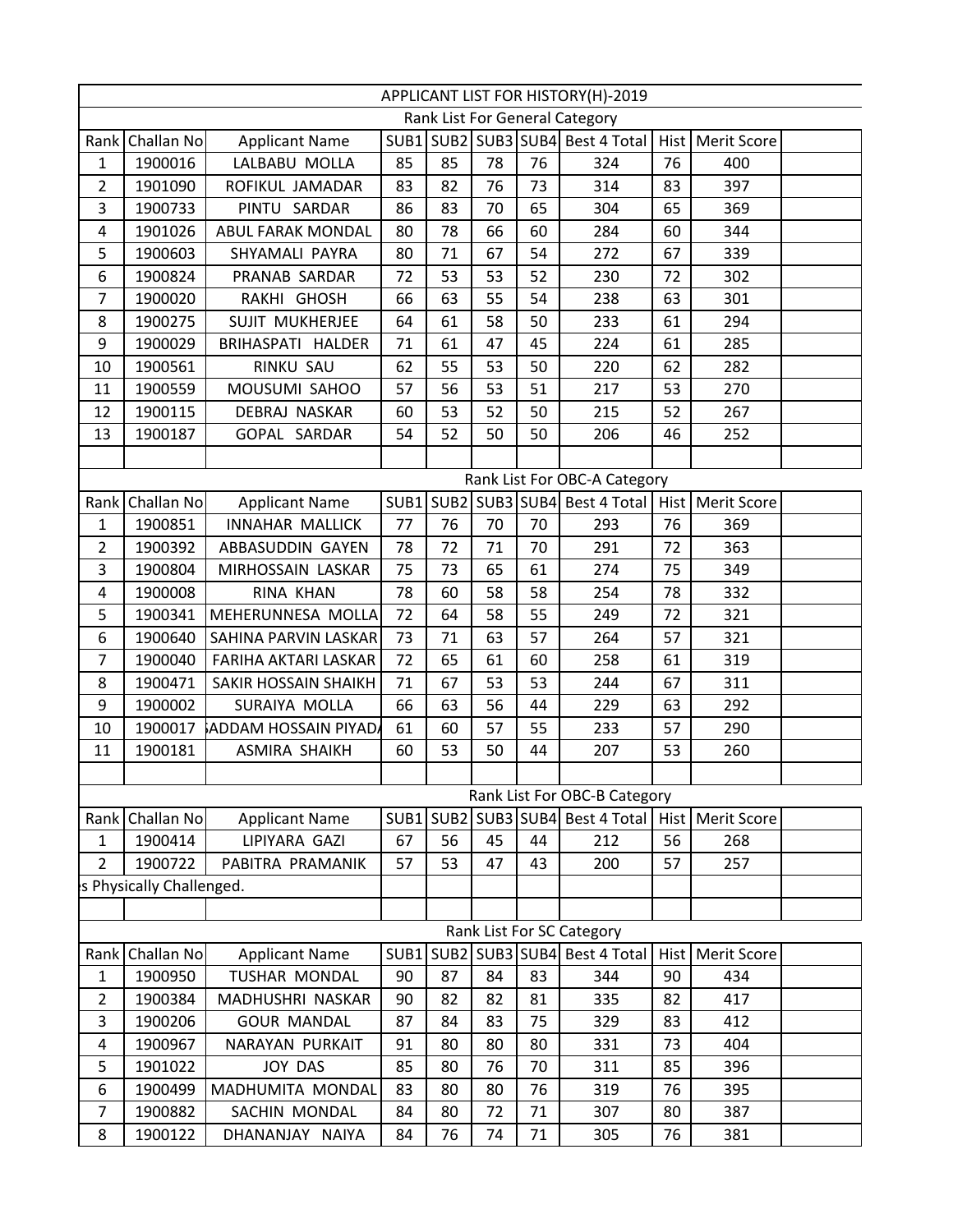| 9  | 1900533 | SUPARNA HALDER           | 88 | 76 | 72 | 70 | 306 | 72 | 378 |  |
|----|---------|--------------------------|----|----|----|----|-----|----|-----|--|
| 10 | 1900582 | NOKUL NASKAR             | 82 | 80 | 73 | 71 | 306 | 70 | 376 |  |
| 11 | 1900224 | SUPRIYA MONDAL           | 86 | 76 | 67 | 64 | 293 | 76 | 369 |  |
| 12 | 1900811 | KRISHNA NASKAR           | 80 | 75 | 75 | 63 | 293 | 75 | 368 |  |
| 13 | 1900833 | DINESH NASKAR            | 78 | 73 | 72 | 71 | 294 | 73 | 367 |  |
| 14 | 1900672 | SUKARNA NASKAR           | 80 | 74 | 72 | 63 | 289 | 72 | 361 |  |
| 15 | 1900769 | NABA KUMAR SARDAR        | 84 | 74 | 67 | 60 | 285 | 74 | 359 |  |
| 16 | 1900060 | MANISHA NASKAR           | 74 | 73 | 70 | 68 | 285 | 70 | 355 |  |
| 17 | 1900590 | SANJIT MONDAL            | 77 | 72 | 70 | 68 | 287 | 68 | 355 |  |
| 18 | 1900807 | ANUPAMA MONDAL           | 76 | 73 | 72 | 56 | 277 | 76 | 353 |  |
| 19 | 1900141 | SANJIT BANIK             | 72 | 71 | 71 | 66 | 280 | 71 | 351 |  |
| 20 | 1900177 | <b>ASHIT SAFUI</b>       | 78 | 71 | 65 | 60 | 274 | 71 | 345 |  |
| 21 | 1900840 | TAPAN HALDAR             | 76 | 70 | 65 | 65 | 276 | 65 | 341 |  |
| 22 | 1900146 | ANANDA MONDAL            | 77 | 72 | 63 | 62 | 274 | 63 | 337 |  |
| 23 | 1900475 | ABHISHEK SARDAR          | 74 | 67 | 67 | 64 | 272 | 64 | 336 |  |
| 24 | 1900775 | HIRANMAY NASKAR          | 74 | 70 | 65 | 61 | 270 | 65 | 335 |  |
| 25 | 1900349 | SOUMITRA NASKAR          | 72 | 67 | 60 | 60 | 259 | 72 | 331 |  |
| 26 | 1900125 | <b>GOPAL MONDAL</b>      | 73 | 67 | 62 | 53 | 255 | 67 | 322 |  |
| 27 | 1900652 | PRITILATA MONDAL         | 77 | 62 | 62 | 60 | 261 | 60 | 321 |  |
| 28 | 1900469 | SHUBHANKAR PURKAIT       | 75 | 64 | 61 | 56 | 256 | 64 | 320 |  |
| 29 | 1900487 | ANIMESH HALDER           | 68 | 68 | 68 | 66 | 270 | 50 | 320 |  |
| 30 | 1900943 | RATNESWAR MONDAL         | 73 | 68 | 61 | 56 | 258 | 61 | 319 |  |
| 31 | 1900947 | <b>FAKIR CHAND GAYEN</b> | 67 | 64 | 63 | 62 | 256 | 62 | 318 |  |
| 32 | 1900502 | DONA BAIDYA              | 75 | 71 | 62 | 55 | 263 | 55 | 318 |  |
| 33 | 1900310 | SUPARNA PULE             | 70 | 66 | 61 | 57 | 254 | 61 | 315 |  |
| 34 | 1900548 | MADHUMITA NAIYA          | 71 | 65 | 60 | 58 | 254 | 60 | 314 |  |
| 35 | 1900600 | <b>TAPATI HALDER</b>     | 67 | 63 | 62 | 57 | 249 | 63 | 312 |  |
| 36 | 1900338 | MOUSUMI NASKAR           | 71 | 62 | 60 | 58 | 251 | 58 | 309 |  |
| 37 | 1900946 | RITUPARNA MONDAL         | 70 | 63 | 60 | 55 | 248 | 60 | 308 |  |
| 38 | 1900307 | TULSI GHORAMI            | 70 | 62 | 58 | 57 | 247 | 58 | 305 |  |
| 39 | 1900781 | DEBRATAN MONDAL          | 65 | 63 | 60 | 57 | 245 | 57 | 302 |  |
| 40 | 1900144 | DEBPROSAD MAHATMA        | 67 | 60 | 60 | 58 | 245 | 56 | 301 |  |
| 41 | 1900580 | SUPRIYA MONDAL           | 63 | 63 | 62 | 45 | 233 | 63 | 296 |  |
| 42 | 1900223 | APARNA MONDAL            | 63 | 62 | 57 | 55 | 237 | 57 | 294 |  |
| 43 | 1900072 | PRATAP MONDAL            | 67 | 60 | 57 | 52 | 236 | 57 | 293 |  |
| 44 | 1900300 | JAGADISH NASKAR          | 77 | 61 | 55 | 50 | 243 | 50 | 293 |  |
| 45 | 1900520 | MRINMAY HALDER           | 65 | 58 | 58 | 54 | 235 | 53 | 288 |  |
| 46 | 1900897 | DIPA MONDAL              | 62 | 57 | 54 | 50 | 223 | 57 | 280 |  |
| 47 | 1900103 | SANAT GHORAMI            | 66 | 55 | 53 | 48 | 222 | 55 | 277 |  |
| 48 | 1900732 | PRASANTA NAIYA           | 57 | 55 | 51 | 51 | 214 | 57 | 271 |  |
| 49 | 1900065 | SRILEKHA MONDAL          | 57 | 56 | 56 | 44 | 213 | 56 | 269 |  |
| 50 | 1900545 | MAYA BAYEN               | 70 | 52 | 48 | 47 | 217 | 52 | 269 |  |
| 51 | 1900302 | SUJIT NASKAR             | 60 | 57 | 55 | 48 | 220 | 48 | 268 |  |
| 52 | 1900259 | PRAVATI NASKAR           | 64 | 60 | 50 | 43 | 217 | 50 | 267 |  |
| 53 | 1900173 | RAMPROSAD SARDAR         | 64 | 55 | 54 | 47 | 220 | 44 | 264 |  |
| 54 | 1900743 | <b>SUMAN MONDAL</b>      | 66 | 51 | 50 | 44 | 211 | 51 | 262 |  |
| 55 | 1900643 | RITA MONDAL              | 60 | 53 | 44 | 44 | 201 | 60 | 261 |  |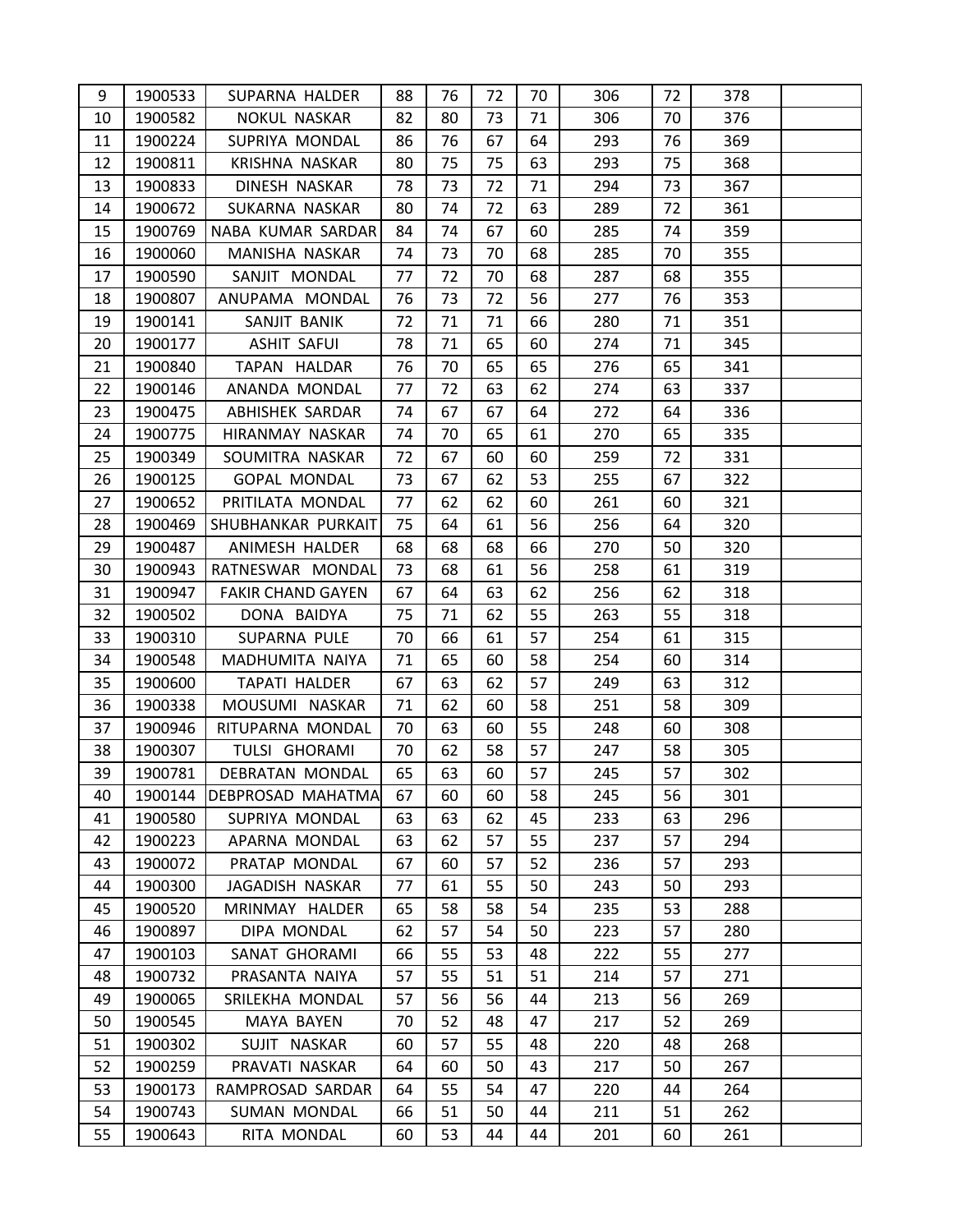| 56 | 1900005                   | PUJA MONI             | 60 | 52 | 44 | 42 | 198                                                 | 60 | 258 |  |
|----|---------------------------|-----------------------|----|----|----|----|-----------------------------------------------------|----|-----|--|
| 57 | 1900379                   | ABHISHEK HALDER       | 55 | 50 | 50 | 47 | 202                                                 | 50 | 252 |  |
| 58 | 1900639                   | SUMANA HALDER         | 56 | 54 | 48 | 46 | 204                                                 | 48 | 252 |  |
| 59 | 1900930                   | PRADIP HALDER         | 53 | 52 | 50 | 44 | 199                                                 | 52 | 251 |  |
| 60 | 1900124                   | PRIYANKA HALDAR       | 51 | 50 | 48 | 43 | 192                                                 | 50 | 242 |  |
| 61 | 1900134                   | SATYABRATA NAIYA      | 57 | 51 | 45 | 44 | 197                                                 | 45 | 242 |  |
| 62 | 1900107                   | SANTANU MONDAL        | 60 | 46 | 43 | 43 | 192                                                 | 46 | 238 |  |
| 63 | 1900156                   | PARAMITA HALDER       | 48 | 45 | 45 | 43 | 181                                                 | 45 | 226 |  |
|    |                           |                       |    |    |    |    |                                                     |    |     |  |
|    | Rank List For ST Category |                       |    |    |    |    |                                                     |    |     |  |
|    | Rank Challan No           | <b>Applicant Name</b> |    |    |    |    | SUB1 SUB2 SUB3 SUB4 Best 4 Total Hist   Merit Score |    |     |  |
|    | s Physically Challenged.  |                       |    |    |    |    |                                                     |    |     |  |
|    |                           |                       |    |    |    |    |                                                     |    |     |  |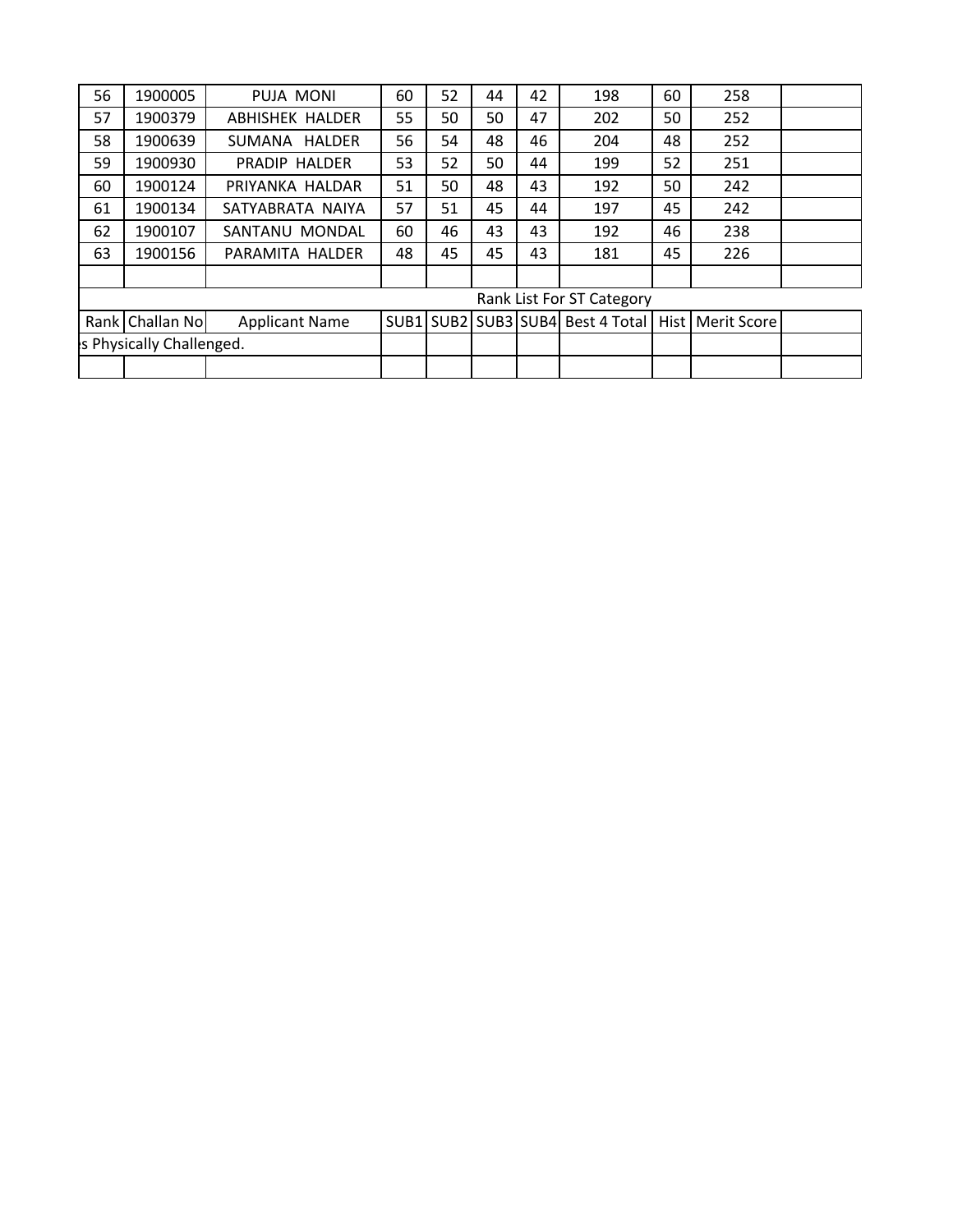